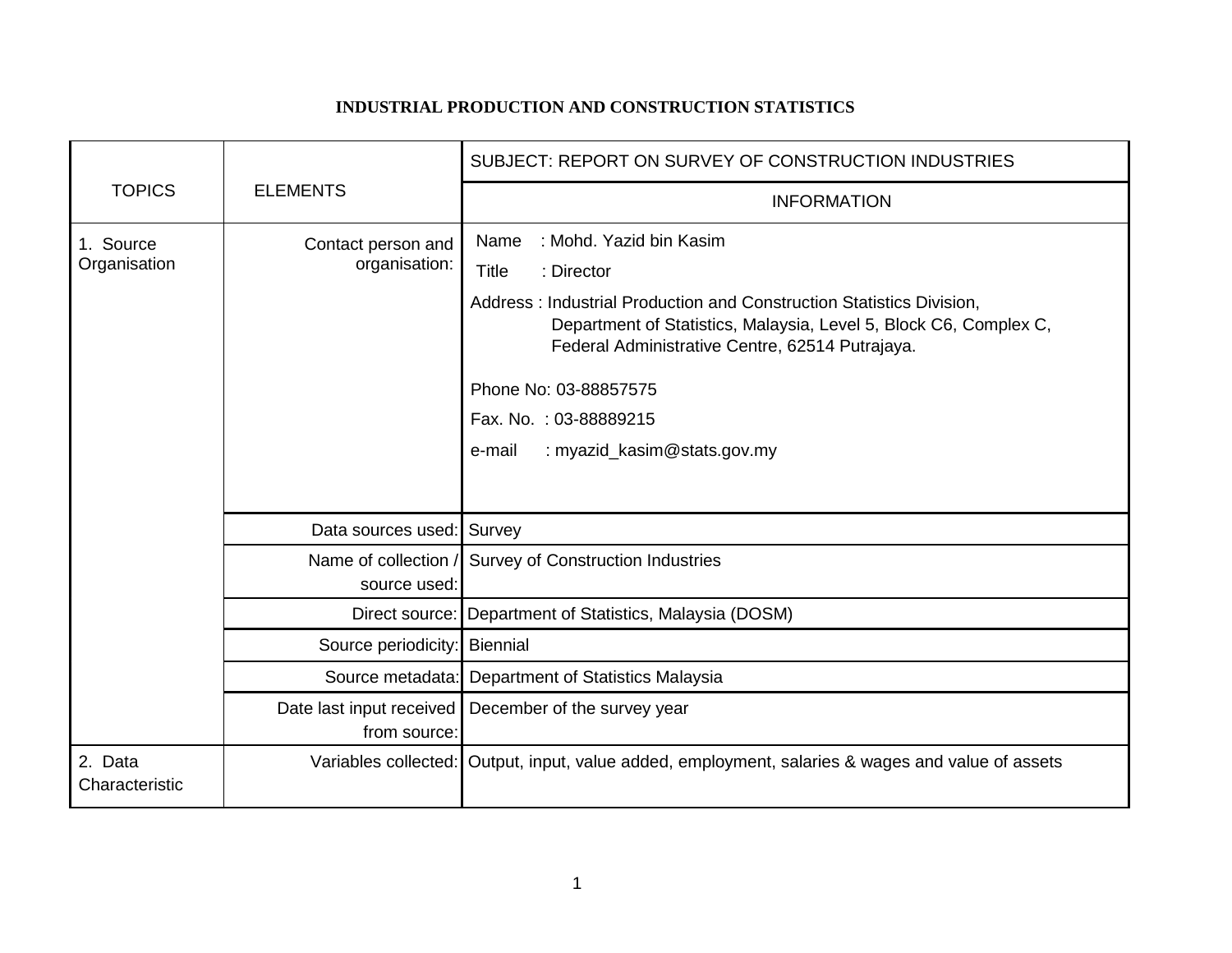| and Collection                                           | Periodicity:                                  | <b>Biennial</b>                                                                                                                   |
|----------------------------------------------------------|-----------------------------------------------|-----------------------------------------------------------------------------------------------------------------------------------|
|                                                          | Reference period: Calendar year               |                                                                                                                                   |
|                                                          | Base period:   n.a                            |                                                                                                                                   |
|                                                          | Date last updated: 2015                       |                                                                                                                                   |
|                                                          | Link to release calendar: n.a                 |                                                                                                                                   |
|                                                          | Other data characteristics<br>and collection: | n.a                                                                                                                               |
| 3. Statistical<br>Population and<br>Scope of the<br>Data | Statistical population: Establishments        |                                                                                                                                   |
|                                                          | Geographical coverage:                        | Malaysia                                                                                                                          |
|                                                          | Sector coverage: Construction                 |                                                                                                                                   |
|                                                          |                                               | Institutional coverage: Registered establishments involved in construction activities                                             |
|                                                          | Item coverage: 72 industries                  |                                                                                                                                   |
|                                                          |                                               | Population coverage: 20,000 establishments                                                                                        |
|                                                          | Product coverage:   n.a                       |                                                                                                                                   |
| 4. Statistical<br>Concepts and                           | Key statistical concepts<br>used:             | International Recommendations for Construction Statistics (IRCS)<br>International Recommendations of Industrial Statistics (IRIS) |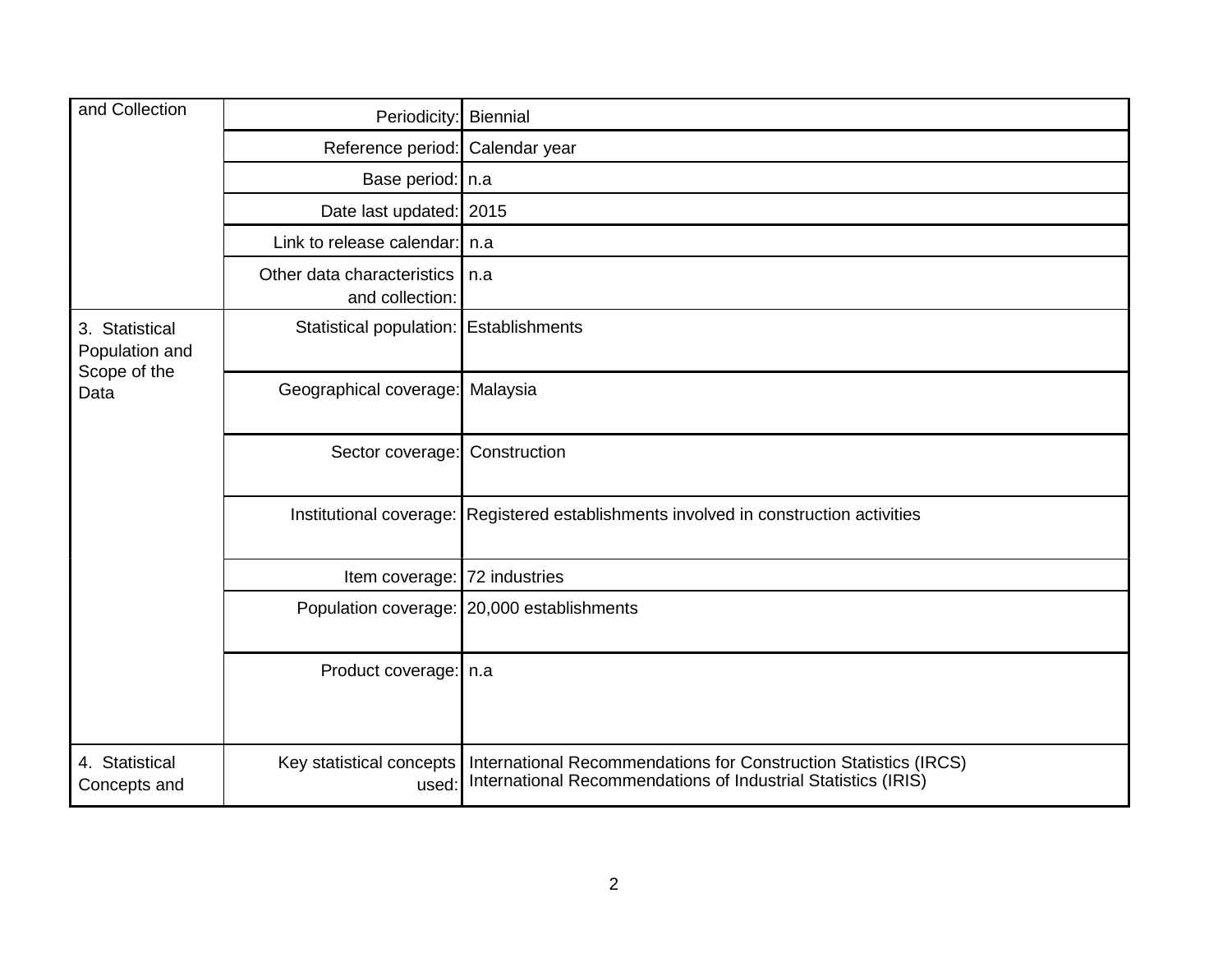| <b>Classifications</b><br>Used                               |                                             | Classifications used: Malaysia Standard Industrial Classification (MSIC), 2008                                  |
|--------------------------------------------------------------|---------------------------------------------|-----------------------------------------------------------------------------------------------------------------|
| 5. Statistical<br>Computation<br>and<br><b>Dissemination</b> | Aggregation and<br>consolidation:           | Industry and national level                                                                                     |
|                                                              | Estimation: In.a                            |                                                                                                                 |
|                                                              | Transformations: In.a                       |                                                                                                                 |
|                                                              |                                             | Validation: Structure, consistency, range and logical checks                                                    |
|                                                              | Index type: $\ln a$                         |                                                                                                                 |
|                                                              | Weights: In.a                               |                                                                                                                 |
|                                                              | Seasonal adjustment:   n.a                  |                                                                                                                 |
|                                                              | Other computation and   n.a<br>adjustments: |                                                                                                                 |
|                                                              | Dissemination formats: Printed and digital  |                                                                                                                 |
| 6. Other Aspect                                              | Recommended uses and<br>limitations:        | i) 5-digit industry at National level; and                                                                      |
|                                                              |                                             | ii) 3-digit at State level                                                                                      |
|                                                              | <b>History</b>                              | a. The first census was for the reference year 1963.                                                            |
|                                                              |                                             | b. Reference year 1971 – 1986, cut off $>$ RM100,00 value of work done –<br>Malaysia                            |
|                                                              |                                             | c. Reference year 1998, 2000, 2002, 2004, 2005, 2007 and 2009 cut off > RM500,00<br>value of work done Malaysia |
|                                                              |                                             |                                                                                                                 |